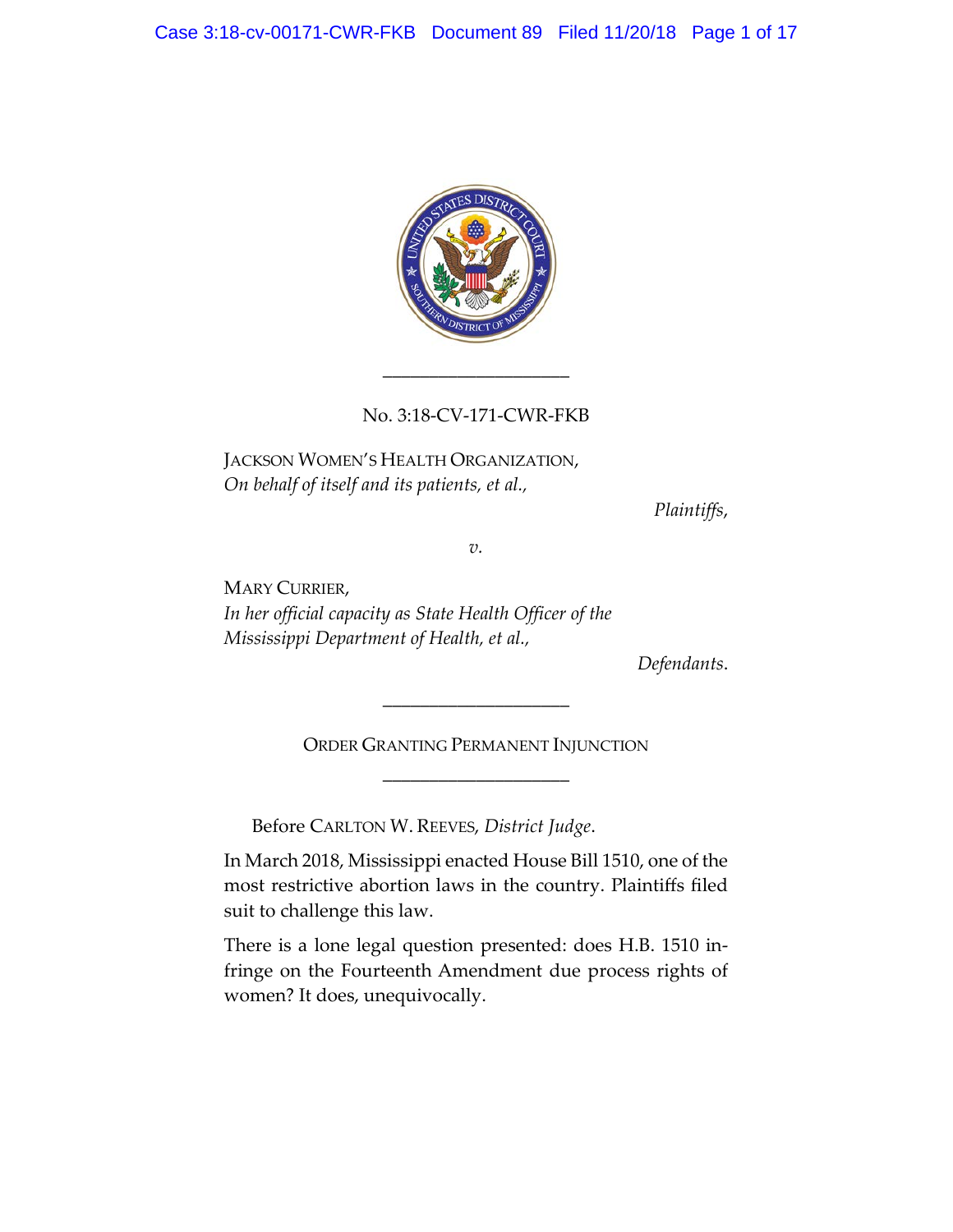#### **I. Procedural Background**

On March 19, 2018, Mississippi enacted H.B. 1510, which is titled "An Act to . . . Prohibit Abortions After 15 Weeks' Gestation." The Act can be summarized by  $\S 1.4(b)$ :

> Except in a medical emergency or in the case of a severe fetal abnormality, a person shall not intentionally or knowingly perform, induce, or attempt to perform or induce an abortion of an unborn human being if the probable gestational age of the unborn human being has been determined to be greater than fifteen (15) weeks.

Gestational age is measured by "the time that has elapsed since the first day of the woman's last menstrual period."1The two exceptions are limited to narrow circumstances. A "medical emergency" exists only when necessary to save the woman's life or because the woman is facing "a serious risk of substantial and irreversible impairment of a major bodily function."2 "Severe fetal abnormality" exists only when the fetus cannot survive outside the womb, no matter the fetus' age.3 If doctors perform abortions outside of the parameters of the Act, they *shall* have their medical license suspended or

<sup>1</sup> H.B. 1510 § 1.3(e). "Last menstrual period" is often abbreviated as "lmp." The State's definition is consistent with standard medical practice. *See Planned Parenthood of Sw. & Cent. Fla. v. Philip*, 194 F. Supp. 3d 1213, 1222 (N.D. Fla. 2016) ("Physicians measure gestational age from the onset of the last menstrual period, not from the date of conception."). In regulating abortion, other states, however, attempt to measure gestational age based upon conception. *See Jane L. v. Bangerter*, 102 F.3d 1112, 1114 n.3 (10th Cir. 1996) ("20 weeks gestational age" as used in Utah's ban "equates with 22 weeks gestational age as this computation is generally made.").

<sup>2</sup> H.B. 1510 § 1.3(j).

<sup>3</sup> *Id*. § 1.3(h).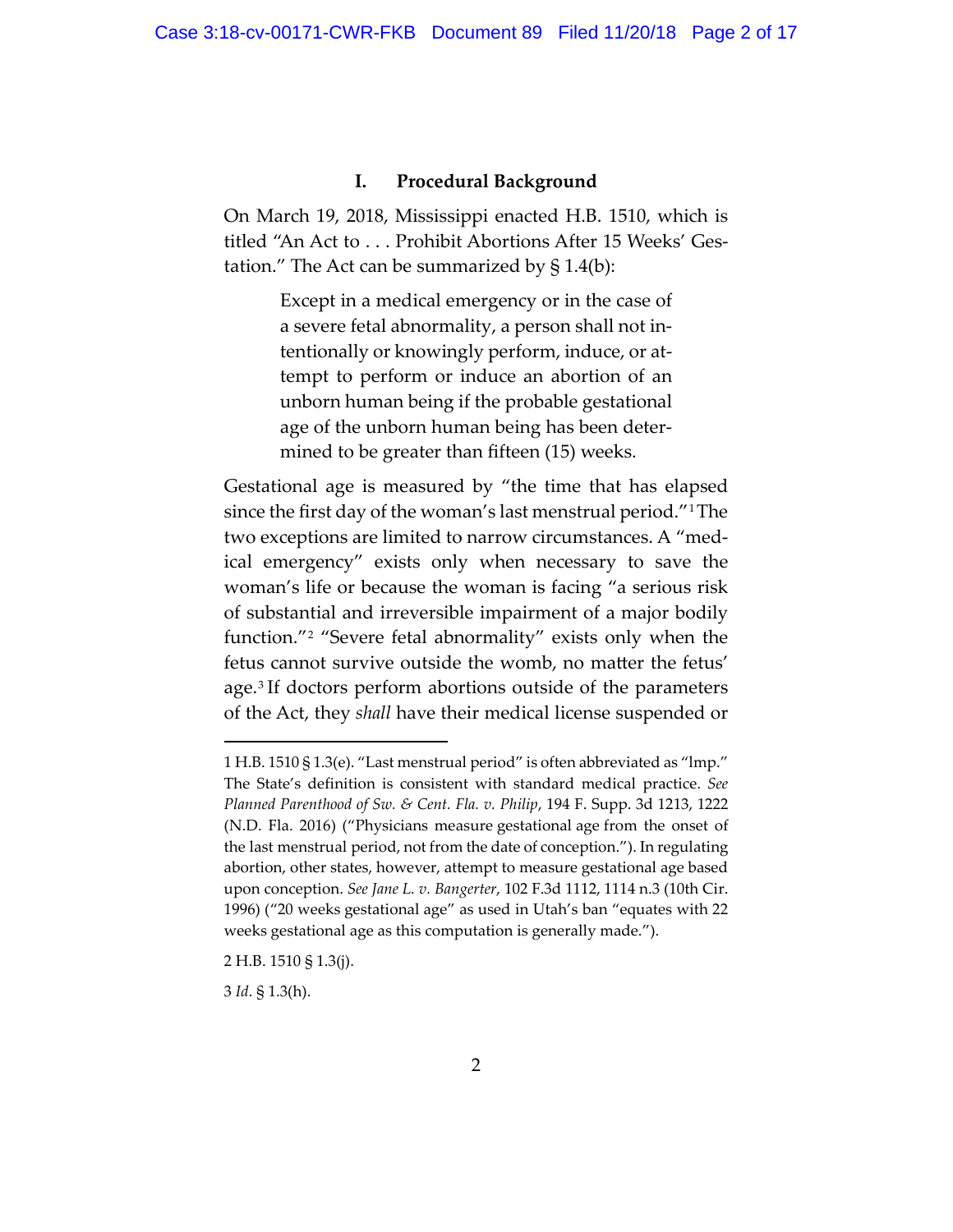revoked and may be subject to an additional civil penalty or fine.4

On the day the Act was signed into law, Jackson Women's Health Organization ("JWHO"), the sole facility providing abortion services in Mississippi, and one of its board-certified doctors, Dr. Sacheen Carr-Ellis, filed suit challenging the 15 week ban and requesting a temporary restraining order ("TRO"). The plaintiffs named as defendants the officers of the state responsible for overseeing healthcare and healthcare licensing. An abortion was scheduled for the next day. The Court entered the TRO.

Plaintiffs later amended their complaint, dropping the equal protection challenge to the Act and adding five separate challenges to Mississippi's other abortion laws. The Court bifurcated the claims into two parts; Part I deals with the 15-week ban, and Part II deals with the other challenges to Mississippi's abortion regulations. In the interim, the Court extended the TRO a number of times with the final extension due to expire on November 26, 2018. 5

Plaintiffs filed for summary judgment on Part I on August 24, 2018. That motion is now fully briefed. The familiar standard applies.<sup>6</sup>

<sup>4</sup> *Id*. § 6 (emphasis added).

<sup>5</sup> *See* Docket No. 87.

<sup>6</sup> *See* Fed. R. Civ. P. 56(a) ("The court shall grant summary judgment if the movant shows that there is no genuine dispute as to any material fact the movant is entitled to judgment as a matter of law.").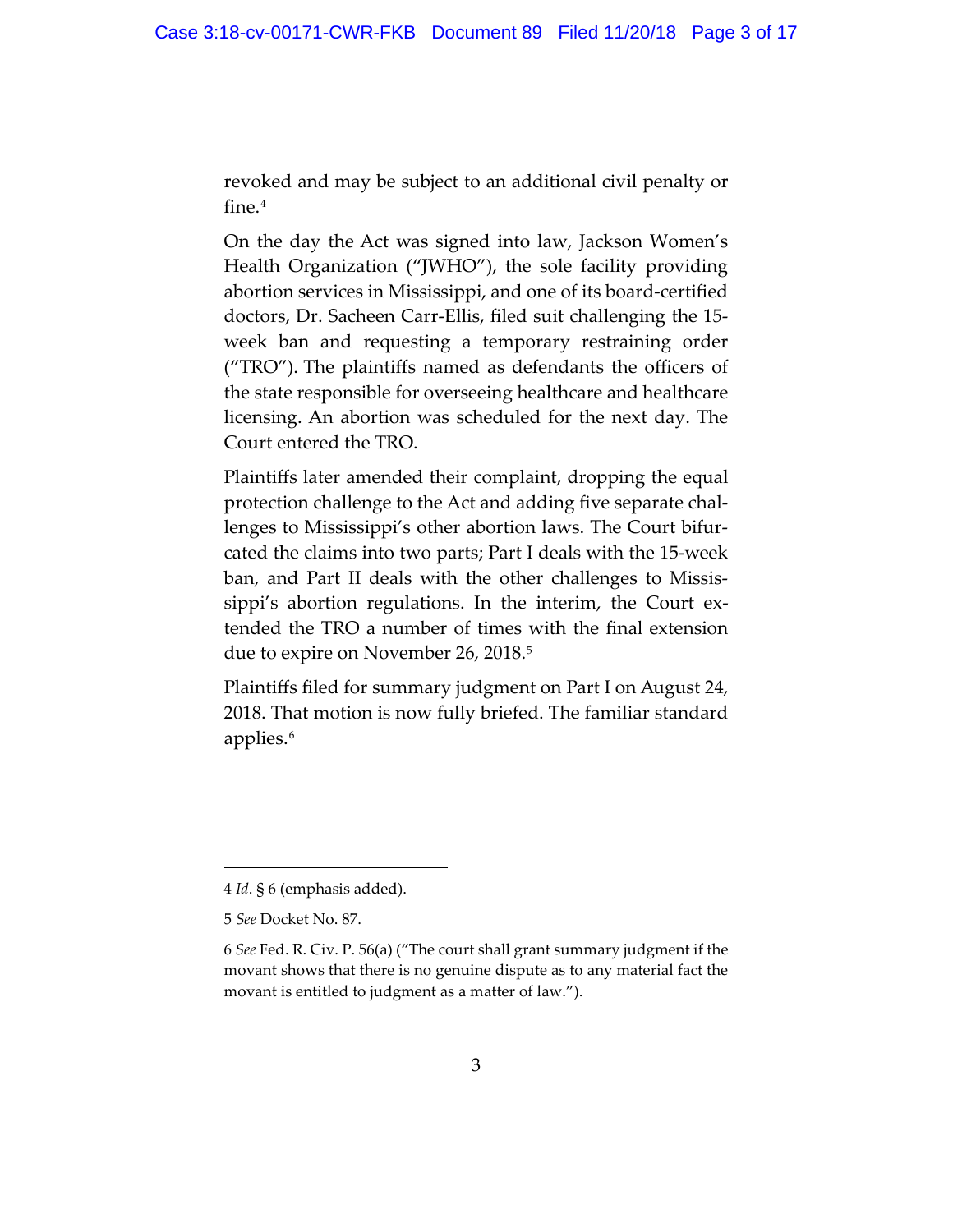### **II. Viability is the Controlling Constitutional Precedent**

"Liberty finds no refuge in a jurisprudence of doubt."7 *Roe v. Wade* is controlling law.8 As the Fifth Circuit said four years ago, it is "important to keep in mind that for more than forty years, it has been settled constitutional law that the Fourteenth Amendment protects a woman's basic right to choose an abortion."9

The Supreme Court in *Planned Parenthood of Southeastern Pennsylvania v. Casey* affirmed the central holding of *Roe*: "Before viability, the State's interests are not strong enough to support

 $\overline{a}$ 

9 *Jackson Women's Health Org. v. Currier*, 760 F.3d 448, 453 (5th Cir. 2014) (citations omitted).

<sup>7</sup> *Planned Parenthood of Se. Pennsylvania v. Casey,* 505 U.S. 833, 844 (1992) ("Yet 19 years after our holding that the Constitution protects a woman's right to terminate her pregnancy in its early stages that definition of liberty is still questioned.").

<sup>8</sup> 410 U.S. 113 (1973). Many view *Roe* as the starting point for abortion in America, but abortion in America did not begin in 1973. In Mississippi, when the 1890 constitution was adopted, abortion was legal until "quickening" which was between four and five months after the last menstrual period*. See Pro-Choice Mississippi v. Fordice*, 716 So. 2d 645, 650 (Miss. 1998). During months of research while drafting *Roe*, Justice Blackmun was surprised to learn that abortion was an accepted practice for thousands of years until it was criminalized in the 19th Century. *See* Scott Armstrong & Bob Woodward, *The Brethren* 183 (1979)*; see also* Sybil Shainwald, *Reproductive Injustice in the New Millennium*, 20 Wm. & Mary J. Wom. & L. 123, 127 (2013) (explaining that "[i]n England between 1327 and 1803, and in the United States between 1607 and 1830, the common law afforded women the right to have an abortion."). Justice Ginsburg's own critique of *Roe*, prior to her appointment to the Supreme Court, was that the decision undercut progress states were making expanding abortion access. *See* Ruth Bader Ginsburg, *Some Thoughts on Autonomy and Equality in Relation to Roe v. Wade*, 63 N.C. L. Rev. 375, 381–82 (1985).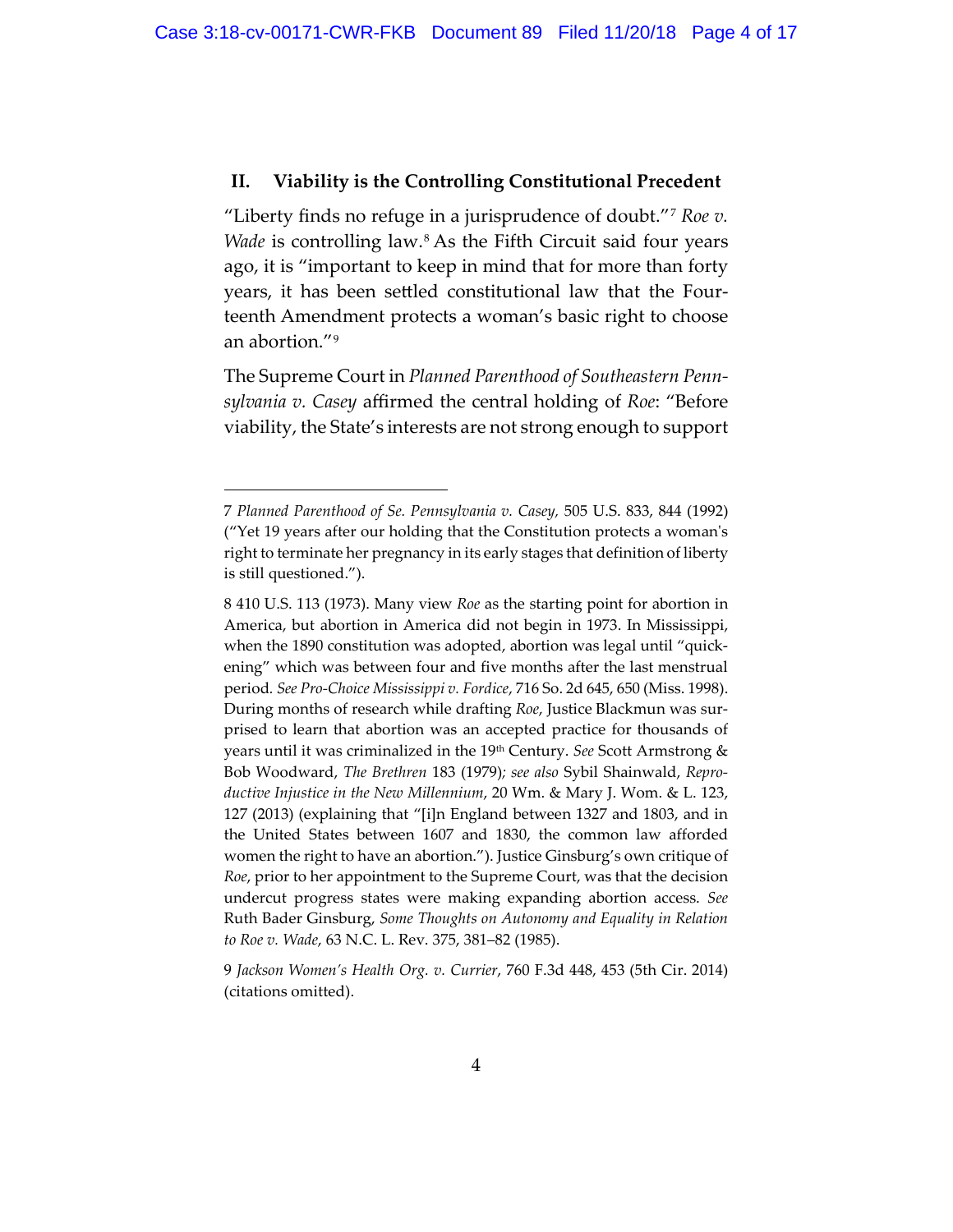a prohibition of abortion or the imposition of a substantial obstacle to the woman's effective right to elect the procedure."10 Courts across the country, including this one, are required to follow *Casey's* holding that "viability marks the earliest point at which the State's interest in fetal life is constitutionally adequate to justify a legislative ban on nontherapeutic abortions."11

## **III. Undisputed Facts**

As this Court previously noted in applying *Casey* and limiting the scope of discovery in this case, "[g]iven the Supreme Court's viability framework, the ban's lawfulness hinges on a single question: whether the 15-week mark is before or after viability."12

Viability is not the same for every pregnancy. It is a determination that must be made by a trained medical professional on a case-by-case basis.13 The established medical consensus,

 $\overline{a}$ 

12 Docket No. 41 at 2.

<sup>10</sup> *Casey*, 505 U.S. at 846.

<sup>11</sup> *Id.* at 860; *see Gonzales v. Carhart,* 550 U.S. 124, 146 (2007) (*"*Before viability, a State may not prohibit any woman from making the ultimate decision to terminate her pregnancy.") (quoting *Casey*); *Sojourner T. v. Edwards*, 974 F.2d 27, 30 (5th Cir. 1992) ("a State's interests are not strong enough to support a prohibition of abortion."); *Edwards v. Beck*, 786 F.3d 1113, 1117 (8th Cir. 2015) (upholding unconstitutionality of 12-week abortion ban*)*; *Isaacson v. Horne*, 716 F.3d 1213, 1222–23 (9th Cir. 2013) (finding 20-week abortion ban unconstitutional on the premise that viability is the "critical point" of inquiry).

<sup>13</sup> *Colautti v. Franklin*, 439 U.S. 379, 388 (1979) ("Viability is reached when, in the judgment of the attending physician on the particular facts of the case before him [or her], there is a reasonable likelihood of the fetus' sustained survival outside the womb, with or without artificial support.").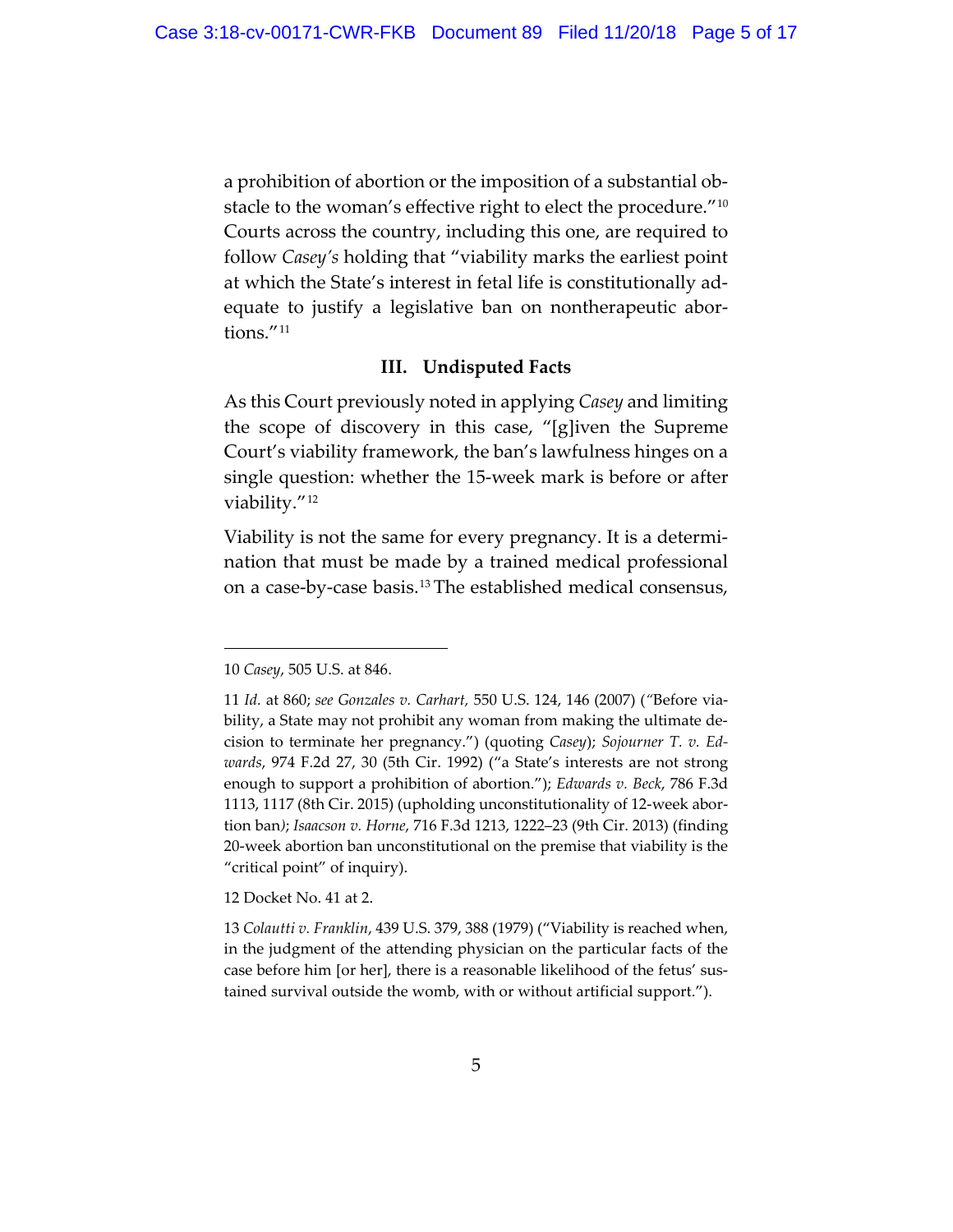however, is that viability typically begins between 23 to 24 weeks lmp.14

The evidence in this case is consistent with the medical consensus. Plaintiffs direct the Court to the affidavits of two board-certified obstetrician/gynecologists who both agree that a fetus is not viable at 15 weeks lmp. <sup>15</sup> In fact, the Mississippi Department of Health's own position has long been that a fetus at 15 weeks lmp has "no chance of survival outside of the womb."16The State concedes established medical fact and acknowledges it has been "unable to identify any medical research or data that shows a fetus has reached the 'point of viability' at 15 weeks LMP."17

The consequences of the Act are also undisputed. JWHO provides abortion services until 16 weeks lmp. Dr. Carr-Ellis states in her affidavit that the Act presents her with "an impossible choice: to face potential civil penalties and loss of [her] Mississippi medical license for continuing to safely provide abortion care or to stop providing [her] patients the care they seek and deserve."18 Generally, once per week the clinic provides an abortion to at least one woman after 14 weeks 6 days lmp.19 If the Act is allowed to take effect, Dr. Carr-Ellis contends, those patients seeking abortions after 14 weeks 6 days lmp "will either be forced to carry their pregnancy to

16 *Id*.

 $\overline{a}$ 

17 Docket No. 85 at 1–2.

18 Docket No. 81-1 ¶ 16.

19 *Id*. ¶ 8.

<sup>14</sup> *Isaacson*, 716 F.3d at 1224–25.

<sup>15</sup> *See* Docket No. 82 at 4.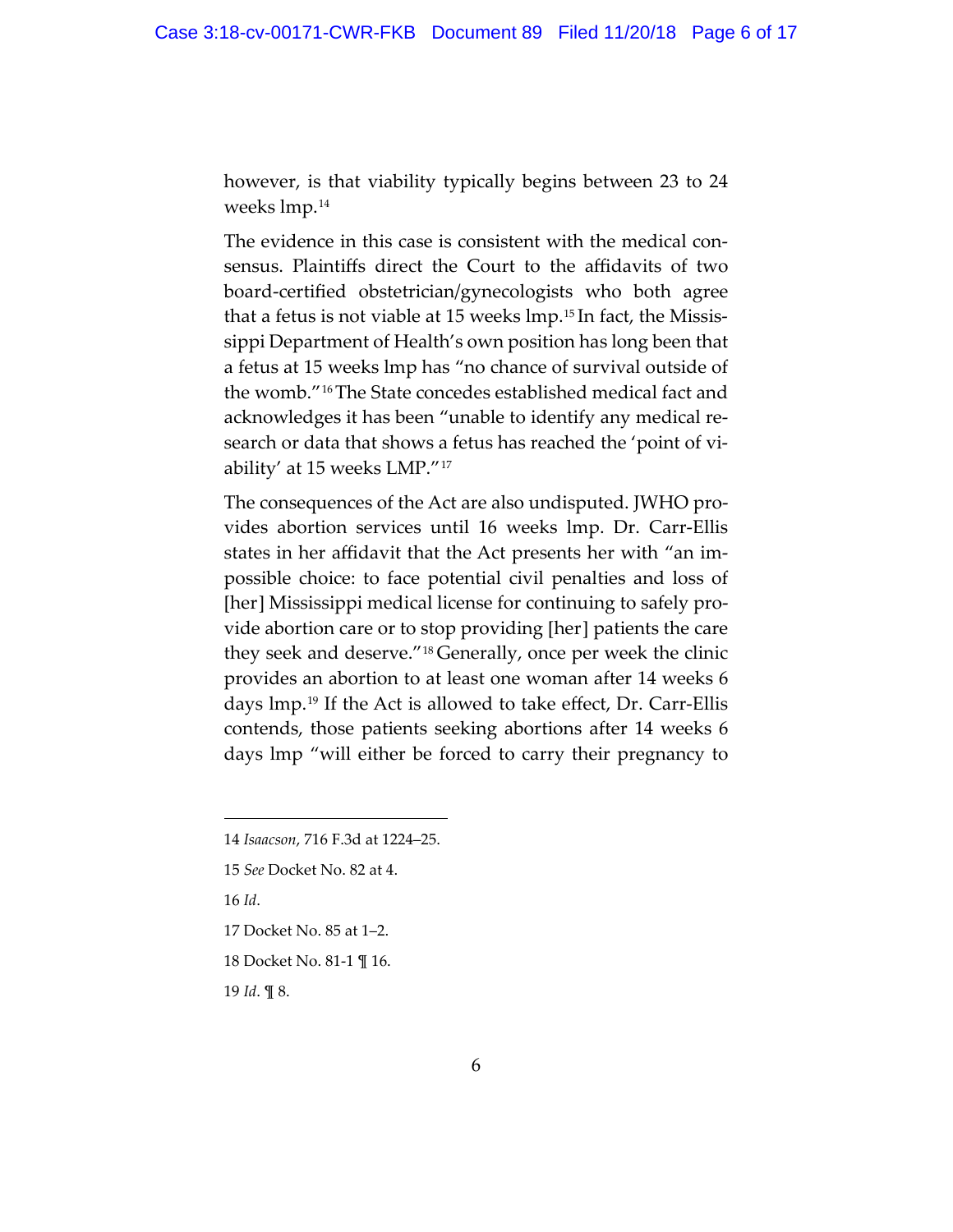term against their will or have to leave the state to obtain care."<sup>20</sup>

The record is clear: States may not ban abortions prior to viability; 15 weeks lmp is prior to viability; and plaintiffs provide abortion services to Mississippi residents after 15 weeks lmp. As the facts establish, the Act is unlawful.

# **IV. The State's Arguments Disregard Controlling Constitutional Precedent**

So, why are we here? Because the State of Mississippi contends that every court who ruled on a case such as this "misinterpreted or misapplied prior Supreme Court abortion precedent."21

The State argues that because the Act is only a "regulation," which includes exceptions and was passed in furtherance of the State's legitimate interest in protecting the health of

20 *Id*. ¶ 10.

 $\overline{a}$ 

21 Docket No. 85 at 7.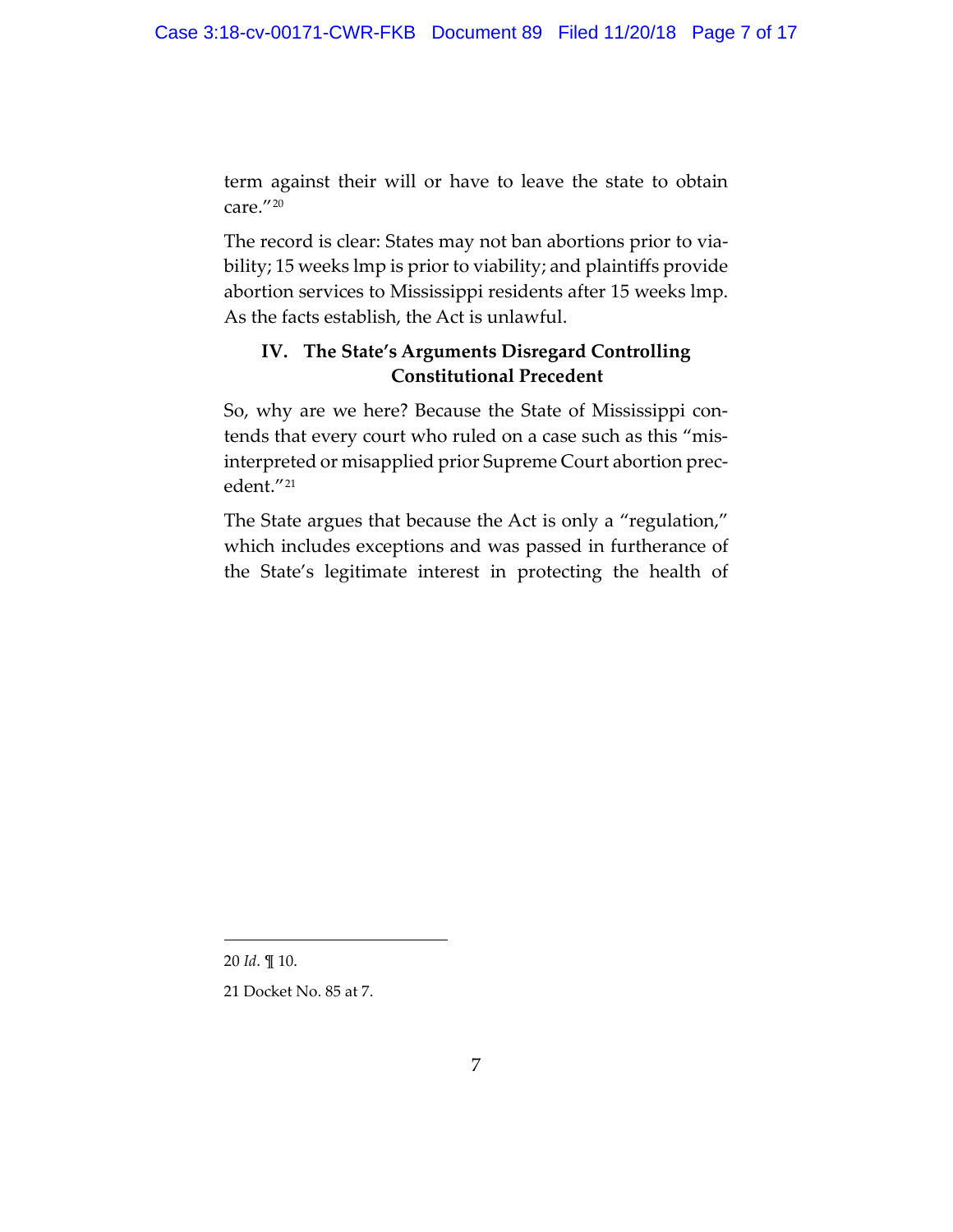women,<sup>22</sup> the Act does not place an undue burden on a woman's right to choose. <sup>23</sup>

In that spirit, this Court concludes that the Mississippi Legislature's professed interest in "women's health" is pure gaslighting. In its legislative findings justifying the need for this legislation, the Legislature cites *Casey* yet defies *Casey's* core holding. The State "ranks as the state with the most [medical] challenges for women, infants, and children" but is silent on expanding Medicaid. Ryan Sit, *Mississippi has the Highest Infant Mortality Rate and is Expected to Pass the Nation's Strictest Abortion Bill*, Newsweek, March 19, 2018. Its leaders are proud to challenge *Roe* but choose not to lift a finger to address the tragedies lurking on the other side of the delivery room: our alarming infant and maternal mortality rates. *See, e.g.*, Lynn Evans, *Maternal Deaths Still on the Increase*, The Clarion Ledger, March 31, 2018; Danielle Paquette, *Why Pregnant Women in Mississippi Keep Dying*, Wash. Post, April 24, 2015.

No, legislation like H.B. 1510 is closer to the old Mississippi—the Mississippi bent on controlling women and minorities. The Mississippi that, just a few decades ago, barred women from serving on juries "so they may continue their service as mothers, wives, and homemakers." *State v. Hall*, 187 So. 2d 861, 863 (Miss. 1966). The Mississippi that, in Fannie Lou Hamer's reporting, sterilized six out of ten black women in Sunflower County at the local hospital—against their will. *See* Rickie Solinger, *Wake Up Little Susie* 57 (1992). And the Mississippi that, in the early 1980s, was the last State to ratify the 19th Amendment—the authority guaranteeing women the right to vote. *See* Marjorie Julian Spruill & Jesse Spruill Wheeler, *Mississippi Women and the Woman Suffrage Movement*, Mississippi History Now.

23 *See* Docket No. 85 at 3–5.

<sup>22</sup> The judiciary "retains an independent constitutional duty to review factual findings [of legislatures] where constitutional rights are at stake." *Gonzales*, 550 U.S. at 165 (citations omitted). In *Shelby County v. Holder*, for example, the Supreme Court found that § 4 of the Voting Rights Act was unconstitutional, despite a 15,000-page legislative record. 570 U.S. 529 (2013). The Court's view of American history led it to conclude that "our country has changed" and Congress's legislative findings failed to "reflect[] current needs." *Id.* at 553, 557.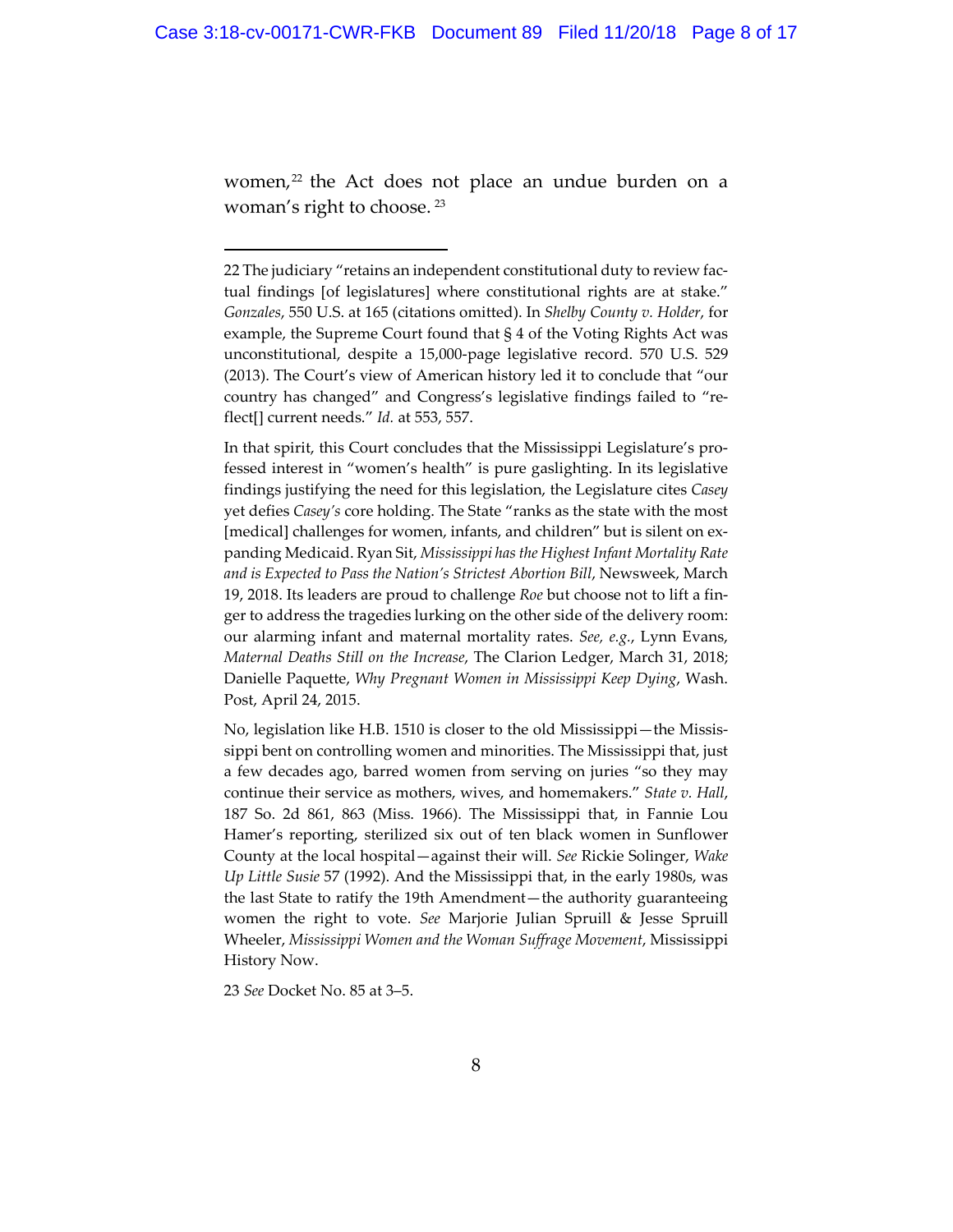The State is wrong on the law. The *Casey* court confirmed that the "State has legitimate interests from the outset of the pregnancy in protecting the health of the woman and the life of the fetus that may become a child" and it may *regulate* abortions in pursuit of those legitimate interests.24 Those *regulations* are constitutional only if they do not place an undue burden on a woman's right to choose an abortion.<sup>25</sup> But "this 'undue burden'/'substantial obstacle' mode of analysis has no place where, as here, the state is *forbidding* certain women from choosing pre-viability abortions rather than specifying the conditions under which such abortions are to be allowed."<sup>26</sup> There is no legitimate state interest strong enough, prior to viability, to justify a ban on abortions.<sup>27</sup>

The State's characterization is also wrong. The Act's full title is "An Act to be Known As the Gestational Age Act; To *Prohibit* Abortions After 15 Weeks' Gestation."28 "Ban" and "prohibit" are synonyms.<sup>29</sup> This Act is a ban. It is not a regulation.

Given what *Casey* says about pre-viability bans, bans do not fare well in court. In *Edwards v. Beck*, the State of Arkansas,

 $\overline{a}$ 

26 *Isaacson*, 716 F.3d at 1225 (emphasis in original).

27 *Casey*, 505 U.S. at 846.

28 H.B. 1510 (emphasis added).

29 To the extent there is any doubt, "[t]he title of an act should assist to clarify what was in the mind of the legislature." Norman J. Singer & J.D. Shambie Singer*, Statutes and Statutory Construction* § 18:7 at 75–76 (7th Ed. 2009).

<sup>24</sup> *Casey*, 505 U.S. at 846.

<sup>25</sup> *See Whole Woman's Health v. Hellerstedt*, 136 S. Ct. 2292, 2309 (2016) ("a statute which, while furthering [a] valid state interest, has the effect of placing a substantial obstacle in the path of a woman's choice cannot be considered a permissible means of serving its legitimate ends.").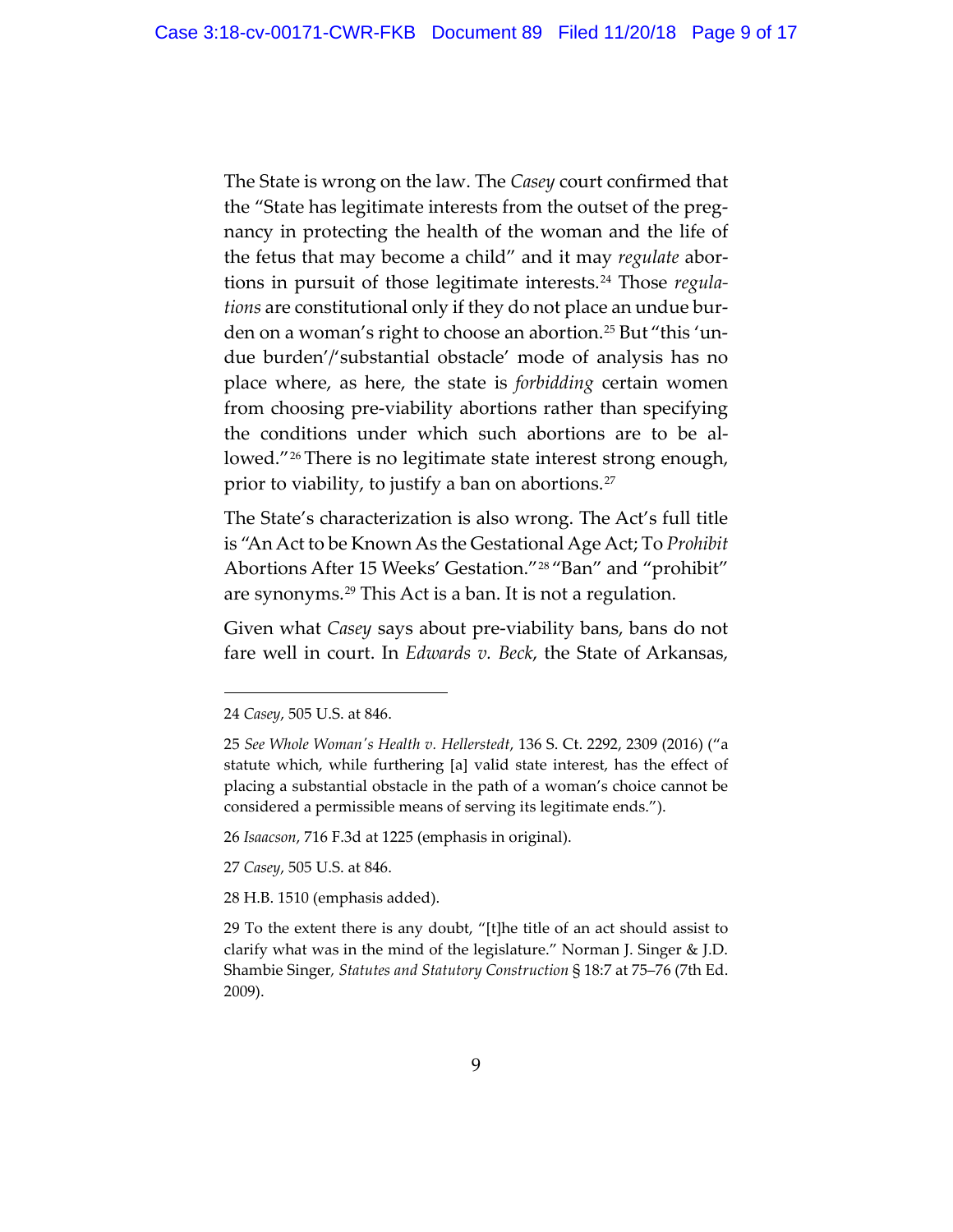attempting to defend a ban on abortions after 12 weeks, made the exact same argument as the State of Mississippi does here. 30The Eighth Circuit rejected the argument and held that "[w]hether or not exceptions are made for particular circumstances, a State may not prohibit any woman from making the ultimate decision to terminate her pregnancy before viability."31 As the Fifth Circuit explicitly stated in ruling that Louisiana's ban on abortions, which also included certain exceptions, was unconstitutional: "The [Supreme] Court held that before viability, a State's interests are not strong enough to support a prohibition of abortion. Thus, the [state] statute is clearly unconstitutional under *Casey.*"32

Pivoting, Mississippi then asks the Court to totally disregard the *Casey* framework. The State argues this Court should unilaterally adopt a new line of reasoning and look to "fetal pain" instead of viability as a justifiable basis for the ban.<sup>33</sup> The State suggests that *Gonzales v. Carhart* allows for the adoption of this new framework.

Wrong again. To be absolutely clear, *Gonzales* does notreplace *Casey* with a new standard.34*Gonzales* upheld the ban of a particular type of abortion procedure when other avenues for

 $\overline{a}$ 

33 *See* Docket No. 85 at 6–15. There is disagreement over the science of fetal pain. *See, e.g*., Shainwald*, supra* n.8, at 156–57.

34 *Gonzales*, 550 U.S. at 146; *Isaacson,* 716 F.3d at 1223–24 ("*Gonzales,* preserved the viability line as the limit on prohibitions of abortion, applying *Casey* rather than overturning it. *Gonzales* left in place the earlier rulings

<sup>30</sup> *Edwards*, 786 F.3d at 1117.

<sup>31</sup> *Id*. (quotations and citations omitted).

<sup>32</sup> *Sojourner T.*, 974 F.2d at 30 (citations omitted)*; see also Gonzales,* 550 U.S. at 146 (*"*Before viability, a State may not prohibit any woman from making the ultimate decision to terminate her pregnancy.").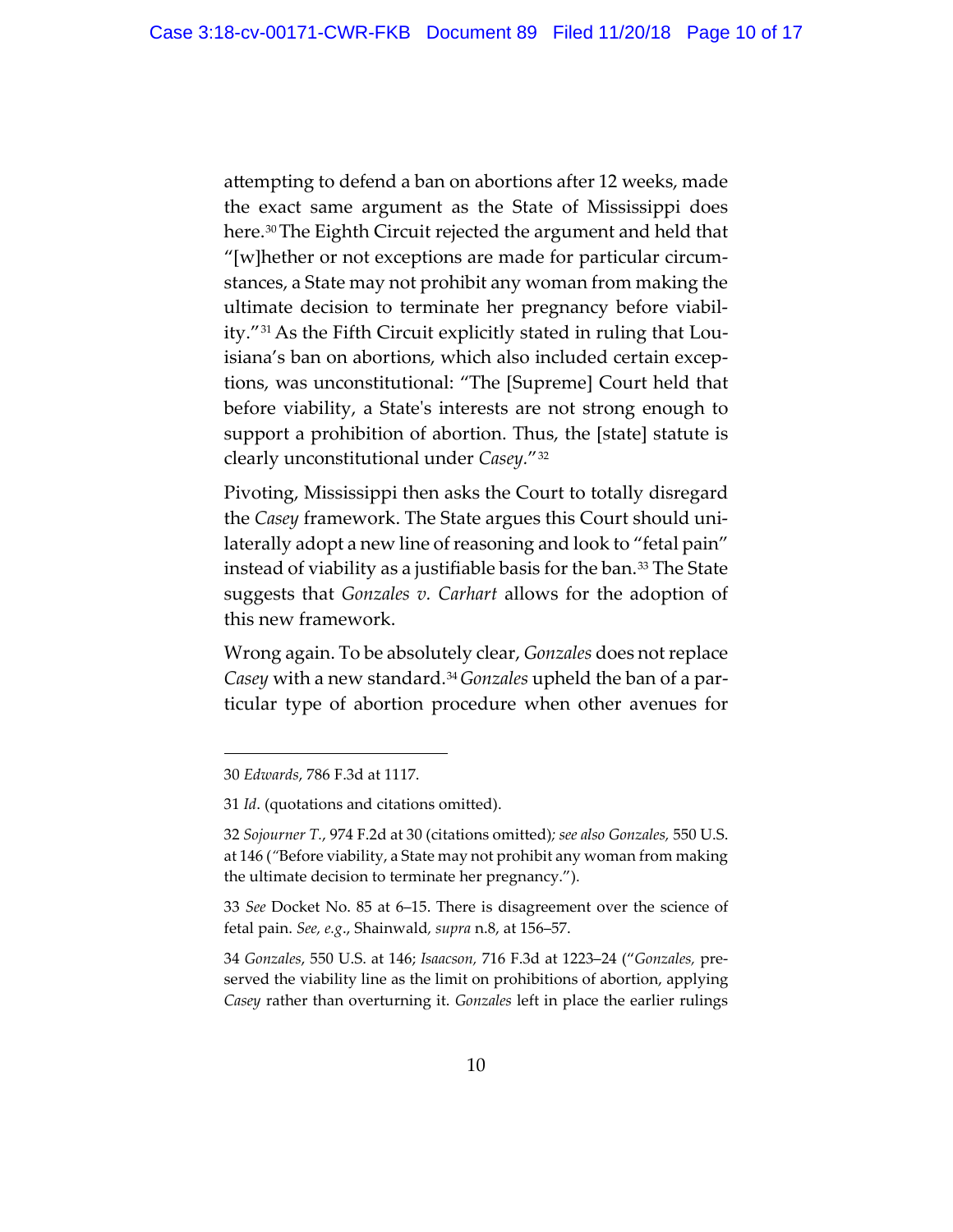pre-viability abortions still existed.<sup>35</sup> In contrast, after 15 weeks women in Mississippi would be left with no other options.<sup>36</sup>

The State, of course, has the right to pass legislation that represents the interests of its citizens. But the State has already accounted for those desires by passing a "trigger law" that will ban abortions in the event *Roe* is overturned.<sup>37</sup>The Court's frustration, in part, is that other states have already unsuccessfully litigated the same sort of ban that is before this Court and the State is aware that this type of litigation costs the taxpayers a tremendous amount of money.38

No, the real reason we are here is simple. The State chose to pass a law it knew was unconstitutional to endorse a decades-

35 *Gonzales*, 550 U.S. at 140.

 $\overline{a}$ 

37 *See* Miss. Code Ann. § 41-41-45.

38 *SeeJackson Women's Health Organization v. Currier*, No. 3:12-CV-436-DPJ-FKB, Docket No. 217 (S.D. Miss. May 29, 2018) (as prevailing party plaintiffs have moved for an award of attorney's fees and costs in excess of \$1.2 million in case where State's abortion regulation was ruled facially unconstitutional).

that, [b]efore viability, a State may not prohibit any woman from making the ultimate decision to terminate her pregnancy.") (quoting *Gonzales*).

<sup>36</sup> The result would disproportionately impact poor women, and Mississippi has a greater population of poor women than any other state in the country. *See* Rebecca Wind, *Abortion is a Common Experience for U.S. Women*, Guttmacher Institute (Oct. 19, 2017); *Status of Women in the States: 2018*, Institute for Women's Policy Research (March 2018). Poor women are less likely to be able to leave the state to obtain the care they need. *See* Audrey Carlsen, et al., *What It Takes to Get an Abortion in the Most Restrictive U.S. State*, N.Y. Times, July 20, 2018 ("in 2014, the income of about half of women having abortions was less than the federal poverty level, which was \$11,670" and in Mississippi abortions are not covered by Medicaid).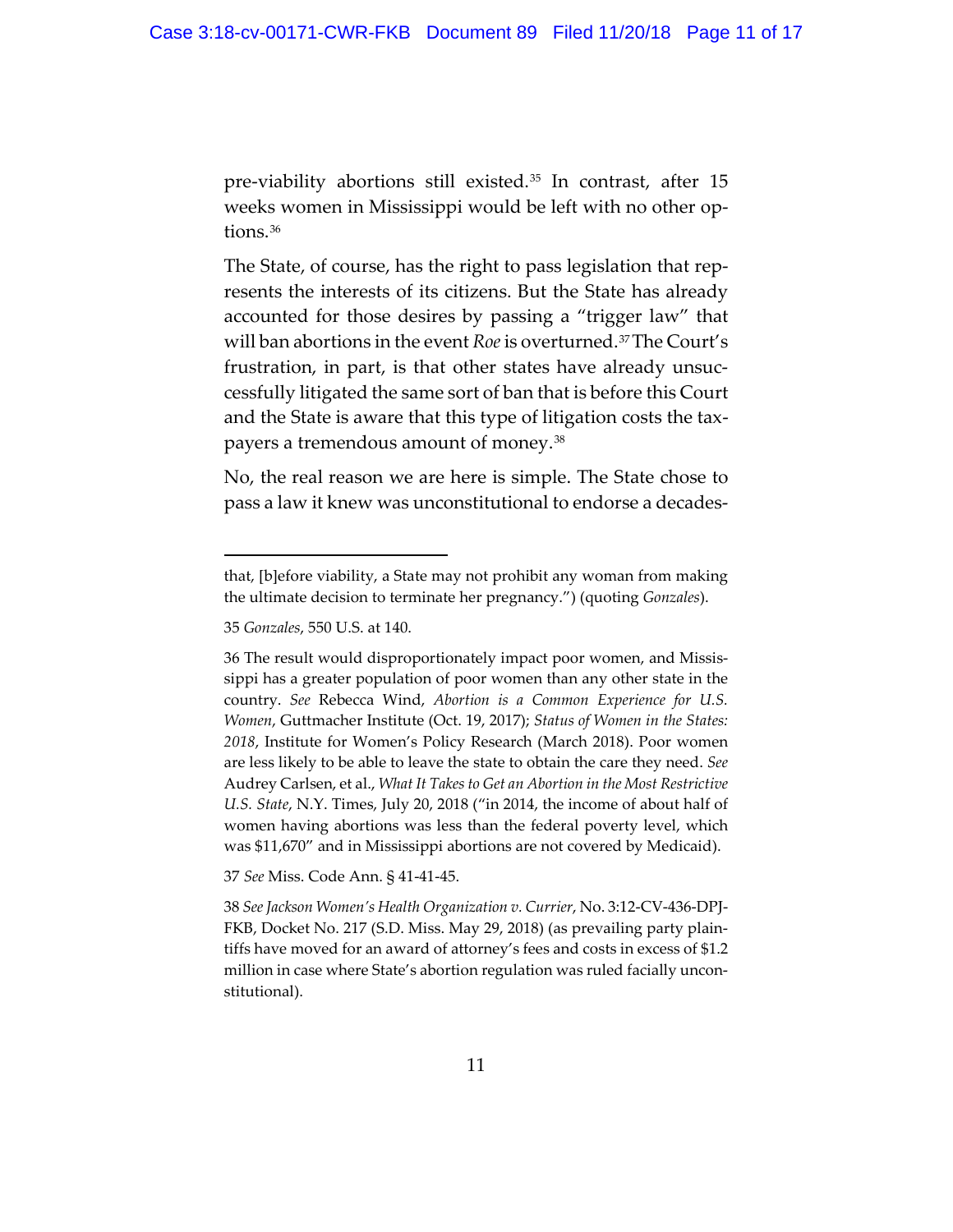long campaign, fueled by national interest groups, to ask the Supreme Court to overturn *Roe v. Wade.*<sup>39</sup>

This Court follows the commands of the Supreme Court and the dictates of the United States Constitution, rather than the disingenuous calculations of the Mississippi Legislature.<sup>40</sup>

<sup>39</sup> *See* Arielle Dreher, *Reversing 'Roe'; Outside Group Uses Mississippi as 'Bait' to End Abortion*, Jackson Free Press, March 14, 2018. Evidence of the campaign against *Roe* is evident in legislation from across the country. In 2011 and 2012, states passed over 130 laws restricting abortions. Yet in 2012 "no new laws were passed . . . to improve access to abortion, family planning services" or other interventions that would reduce unintended pregnancies. Shainwald, *supra* n.8, at 124.

<sup>40</sup> The Mississippi Legislature has a history of disregarding the constitutional rights of its citizens. *See, e.g*., *Alexander v. Holmes Cty. Bd. of Ed*., 396 U.S. 19, 20 (1969) (15 years after *Brown v. Board*, Mississippi continued to maintain segregated schools, prompting the Supreme Court to tell the State that it was "the obligation of every school district . . . to terminate dual school systems at once and to operate now and hereafter only unitary schools."); *Campaign for Southern Equality v. Bryant*, 791 F.3d 625, 627 (5th Cir. 2015) (striking down Mississippi's ban on same-sex marriage, explaining that "*Obergefell*, in both its Fourteenth and First Amendment iterations, is the law of the land and, consequently, the law of this circuit"); *ACLU v. Fordice*, 969 F. Supp. 403, 405 (S.D. Miss. 1994) (reciting how State legislature created and funded the Sovereignty Commission "to maintain racial segregation in the South despite orders to the contrary by the United States Supreme Court. As the secret intelligence arm of the State, the Commission engaged in a wide variety of unlawful activity"); *Jackson Women's Health Organization v. Amy*, 330 F. Supp. 2d 820 (S.D. Miss. 2004) (enjoining state statute that eliminated organization's ability to perform abortions early in second trimester); *Campaign for Southern Equality v. Miss. Dep't of Hum. Serv*., 175 F. Supp. 3d 691, 697 (S. D. Miss. 2016) (striking down Mississippi statute prohibiting adoption by married gay couples); *Stewart v. Waller*, 404 F. Supp. 206 (N.D. Miss. 1975) (striking down at-large alderman election statute as purposeful device conceived to violate the Fourteenth and Fifteenth Amendments in furtherance of racial discrimination).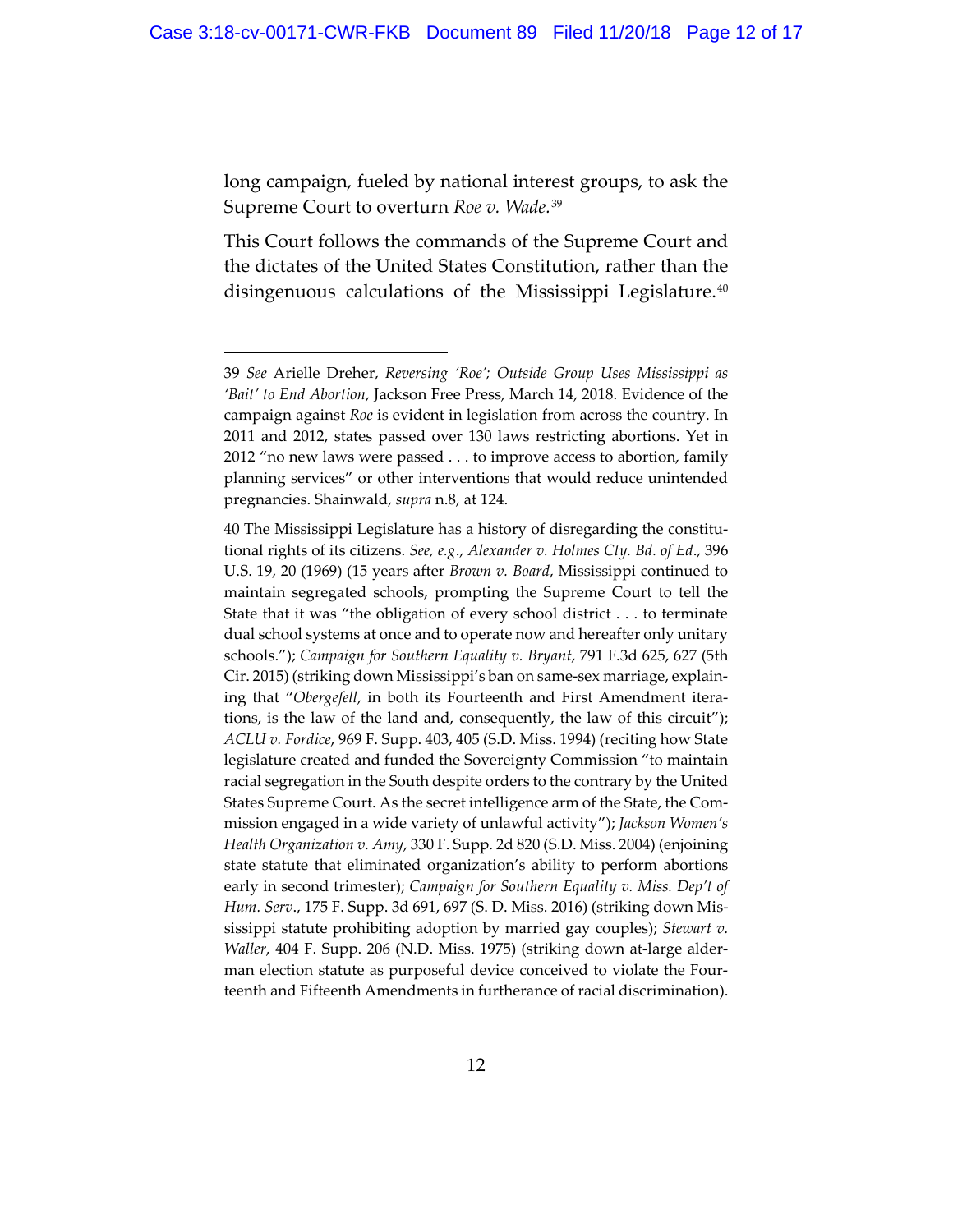Summary judgment, therefore, is granted in favor of plaintiffs.

# **V. The Ban Must Be Enjoined**

Plaintiffs, who have already been granted a TRO, request that this Court enter "permanent injunctive relief restraining Defendants, their employees, agents, and successors from enforcing H.B. 1510 as to pre-viability abortions."41 The State argues that plaintiffs do not have standing to seek such relief because the JWHO does not provide abortion services after 16 weeks lmp. The State, therefore, says that if the Court were to grant the plaintiffs any relief, it must be limited to a permanent injunction that would end at 16 weeks 0 days lmp.In addition to the time frame of the injunction, the State also suggests that plaintiffs have not established a facial challenge to the Act, so any remedy must be limited by application only to JWHO. Plaintiffs, correctly, respond that the State has conflated the principals of standing and remedies, and the remedy they request is appropriately tailored to the injury they have established.

"The scope of injunctive relief is dictated by the extent of the violation established, and an injunction must be narrowly tailored to remedy the specific action necessitating the injunction."42 The breadth of the challenge, whether facial or as-applied, guides the appropriate scope of the remedy. <sup>43</sup> In a facial challenge, it is up to the Court to determine "whether the

<sup>41</sup> Docket No. 23 at 57.

<sup>42</sup> *Fiber Sys. Int'l., Inc. v. Roehrs,* 470 F.3d 1150, 1159 (5th Cir. 2006); s*ee also* Fed. R. Civ. P. 65(d).

<sup>43</sup> The Fifth Circuit has held that an injunction against the application of a law to parties not involved in the suit "was an overly broad remedy in an as-applied challenge." *Currier*, 760 F.3d at 458.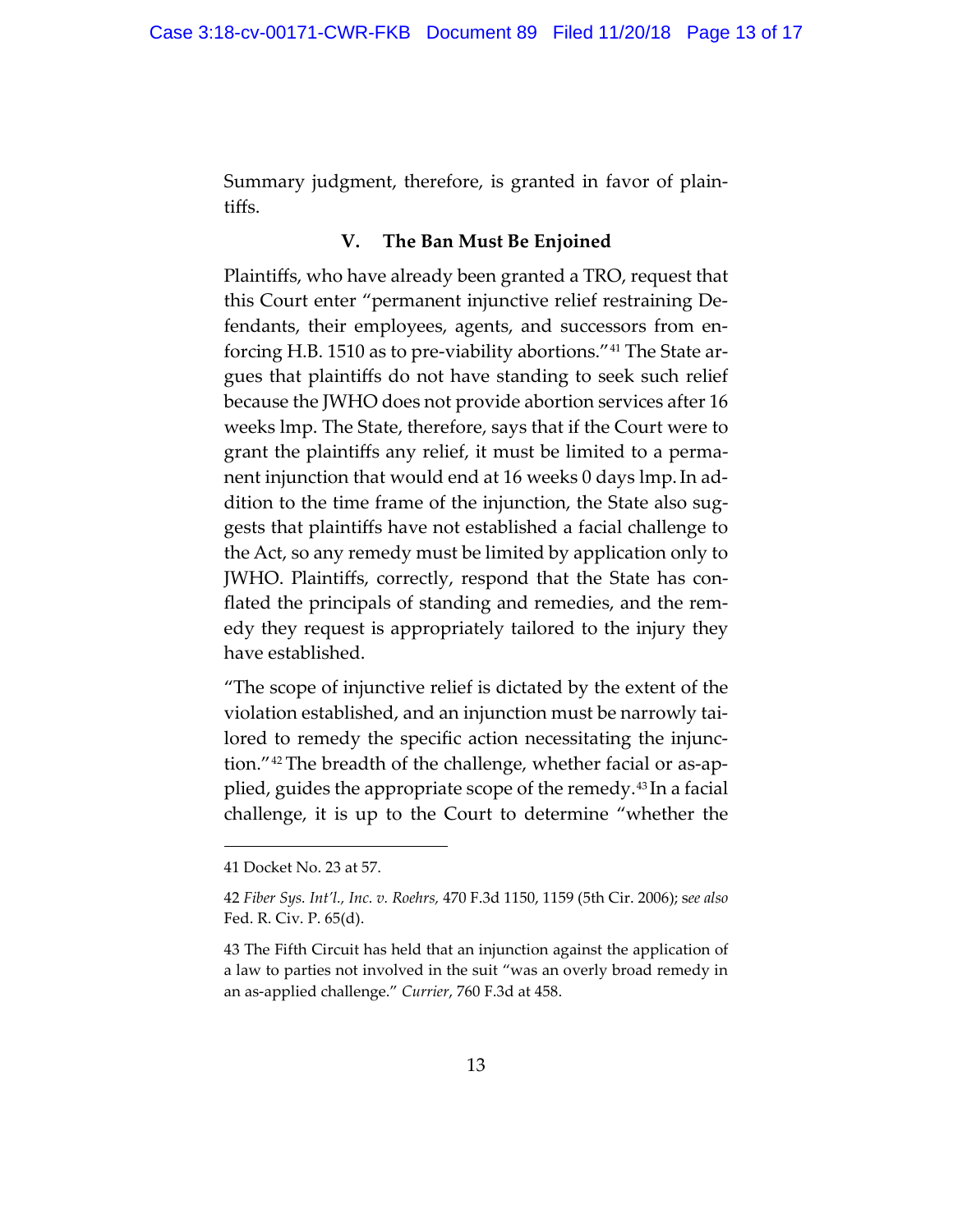plaintiffs are correct that the Statute cannot be construed and applied without infringing upon constitutionally protected rights."44

There is some confusion, as acknowledged in *Gonzales*, regarding the burden that a plaintiff bears in proving a facial challenge in the abortion context.45 The Supreme Court has articulated two standards: challengers have to show that either there is no set of circumstances under which the law could be constitutional or that "in a large fraction of cases" the law would be unconstitutional.<sup>46</sup> Here, this distinction matters little because Mississippi's Act is not constitutional under any set of circumstances.

Plaintiffs have met the burden of a facial challenge because, as the State admits, a fetus is not viable at 15 weeks lmp. Therefore, the Act is banning abortions prior to viability. The Act could not be construed or applied without violating precedent.

If plaintiffs' challenge had been an as-applied one, moreover, the immediate practical result of the remedy would be the same since the JWHO is the sole abortion provider in Mississippi.<sup>47</sup>

<sup>44</sup> *Sojourner T.*, 974 F.2d at 30 (citations omitted).

<sup>45</sup> *See Gonzales*, 550 U.S. at 167–68.

<sup>46</sup> *Compare Ohio v. Akron Center for Reproductive Health,* 497 U.S. 502, 514 (1990) *with Casey,* 505 U.S. at 895.

<sup>47</sup> *See generally* Sarah Fowler, *I Had an Abortion*, The Clarion Ledger, Aug. 19, 2018 (noting the drastic reduction in the number of abortion clinics within Mississippi).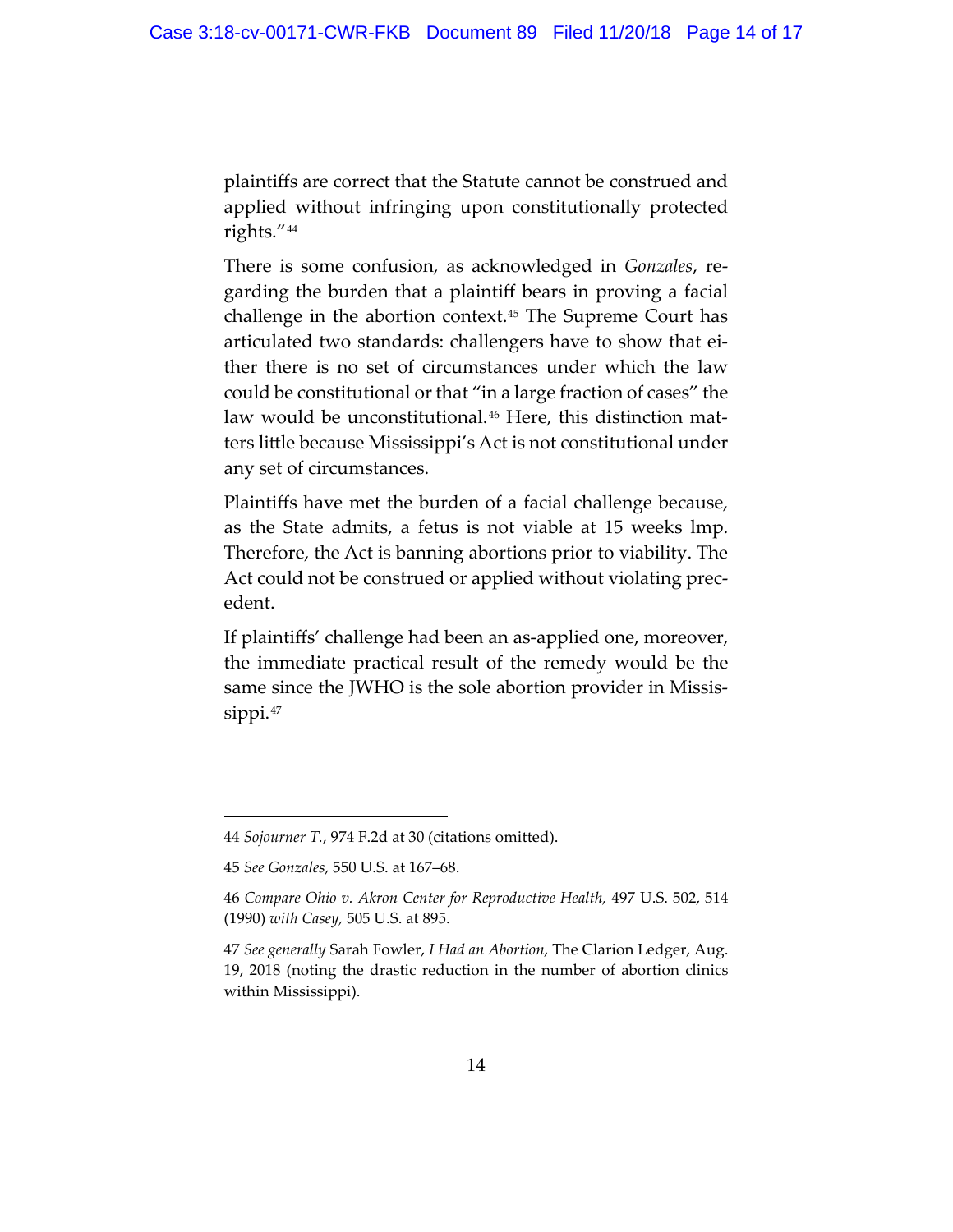Furthermore, the plaintiffs cite two instructive cases where courts did not limit the remedy based upon the services provided by abortion clinics who were plaintiffs.<sup>48</sup>

### **VI. Conclusion**

In *Whole Woman's Health v. Hellerstedt*, the Supreme Court held that a set of Texas abortion regulations placed an undue burden on a woman's right to choose. One of the dozens of amicus briefs filed in opposition to the restrictions was by a group of over 110 women, all members of the legal community. The women noted that the right to choose represents more than just the ability to make a medical decision; it is about "dignity and autonomy which are central to the liberty protected by the Fourteenth Amendment."49 Mississippi's law violates Supreme Court precedent, and in doing so it disregards the Fourteenth Amendment guarantee of autonomy for women desiring to control their own reproductive health.

At various times throughout this Order, the Court has asked, "why are we here?" The State concedes that plaintiffs' articulation of the relevant facts is correct, and it cannot provide any

<sup>48</sup> *See MKB Mgmt. Corp.*, 16 F. Supp. 3d at 1061–62 (permanently enjoining state's ban on abortions after the detection of a fetal heartbeat, remedy was not limited by self-imposed limitations of clinic), *aff'd sub nom. MKB Mgmt. Corp. v. Stenehjem*, 795 F.3d 768 (8th Cir. 2015); *Edwards v. Beck*, 8 F. Supp. 3d 1091, 1095 (E.D. Ark. 2014) (permanently enjoining ban on abortions after 12 weeks, without limiting remedy to time period between viability and when clinic stopped offering abortion services), *aff'd,* 786 F.3d 1113 (8th Cir. 2015); *see also Jane L.*, 102 F.3d at 1117–18 (clinic's referral of women out-of-state after gestational age when clinic elected to stop providing abortion services was evidence that state ban created an undue burden on women).

<sup>49</sup> Amici Curiae Brief in Support of Petitioners, at 3–4, *Whole Woman's Health v. Hellerstedt*, 136 S. Ct. 2292 (2016) (No. 15-274) (citing *Casey*).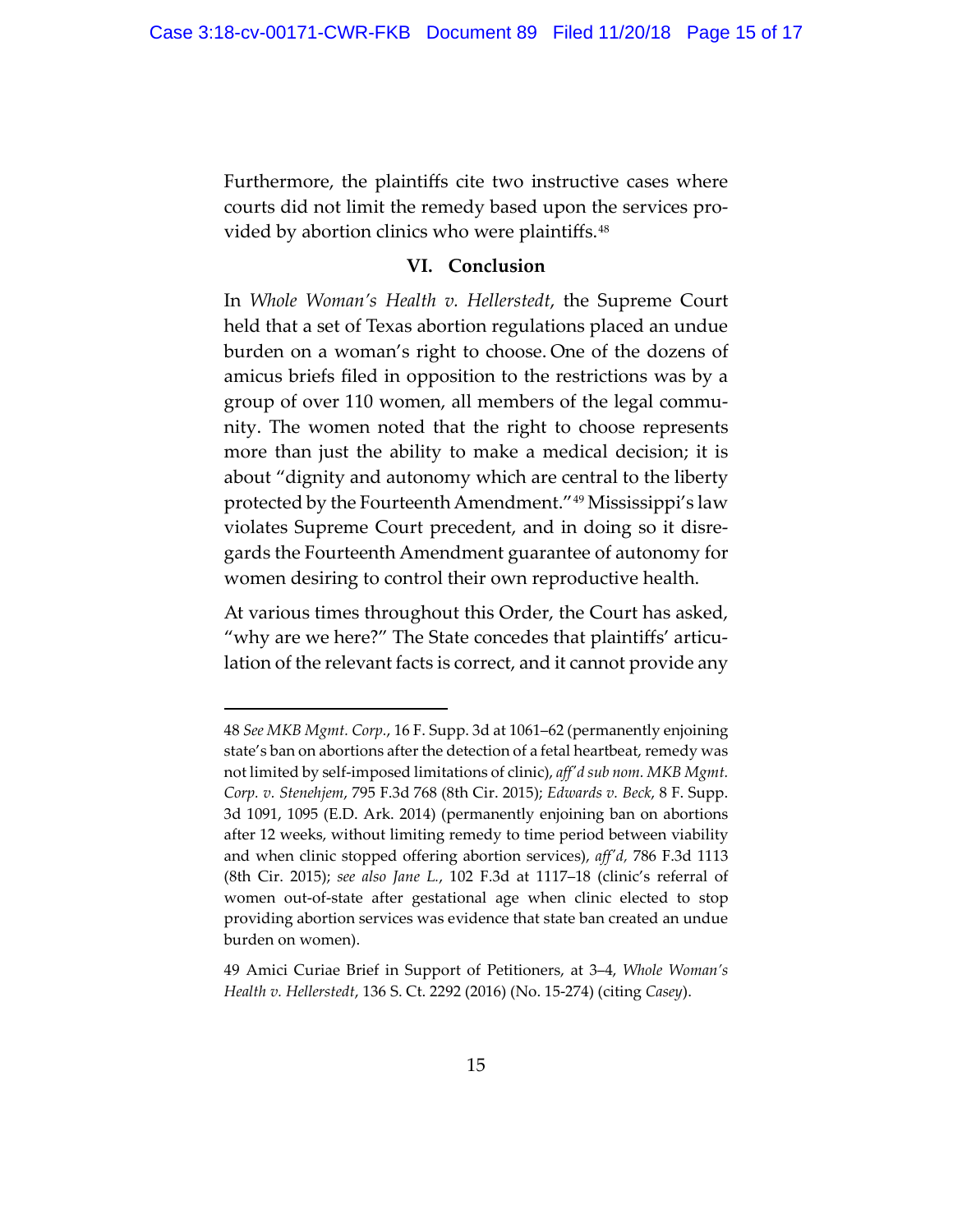controlling law that requires this Court to consider other facts. The only other explanation in its brief is that the State is making a deliberate effort to overturn *Roe* and established constitutional precedent*.*<sup>50</sup> With the recent changes in the membership of the Supreme Court, it may be that the State believes divine providence covered the Capitol when it passed this legislation. Time will tell. If overturning *Roe* is the State's desired result, the State will have to seek that relief from a higher court.51 For now, the United States Supreme Court has spoken.

The fact that men, myself included, are determining how women may choose to manage their reproductive health is a sad irony not lost on the Court.<sup>52</sup> As Sarah Weddington argued to the nine men on the Supreme Court in 1971 when representing "Jane Roe," "a pregnancy to a woman is perhaps one of the most determinative aspects of her life."53As a man, who cannot get pregnant or seek an abortion, I can only imagine the anxiety and turmoil a woman might experience when she decides whether to terminate her pregnancy

<sup>50</sup> *See* Docket No. 85 at 9 n.5 (The State suggests the Supreme Court is waiting for a circuit split as the opportunity to reevaluate the viability standard); *see also* Dreher, *supra* n.39.

<sup>51</sup> *See Bryant*, 791 F.3d at 627 n.1 (explaining that the Fifth Circuit may not be bound by dicta within its own decisions, but "dicta of the Supreme Court are, of course, another matter.").

<sup>52</sup> *See also Sec. & Exch. Comm'n v. Adams,* No. 3:18-CV-252-CWR-FKB, 2018 WL 2465763, at \*1–2 (S.D. Miss. June 1, 2018) (women report that "federal courts are 'places of discrimination' . . . where they feel 'invisible' and face 'pain, isolation, and injury' – especially from men cloaked in the robes of justice.").

<sup>53</sup> Josh Gottheimer, *Ripples of Hope: Great American Civil Rights Speeches* 353 (2003) (excerpt from *Roe v. Wade* oral argument).